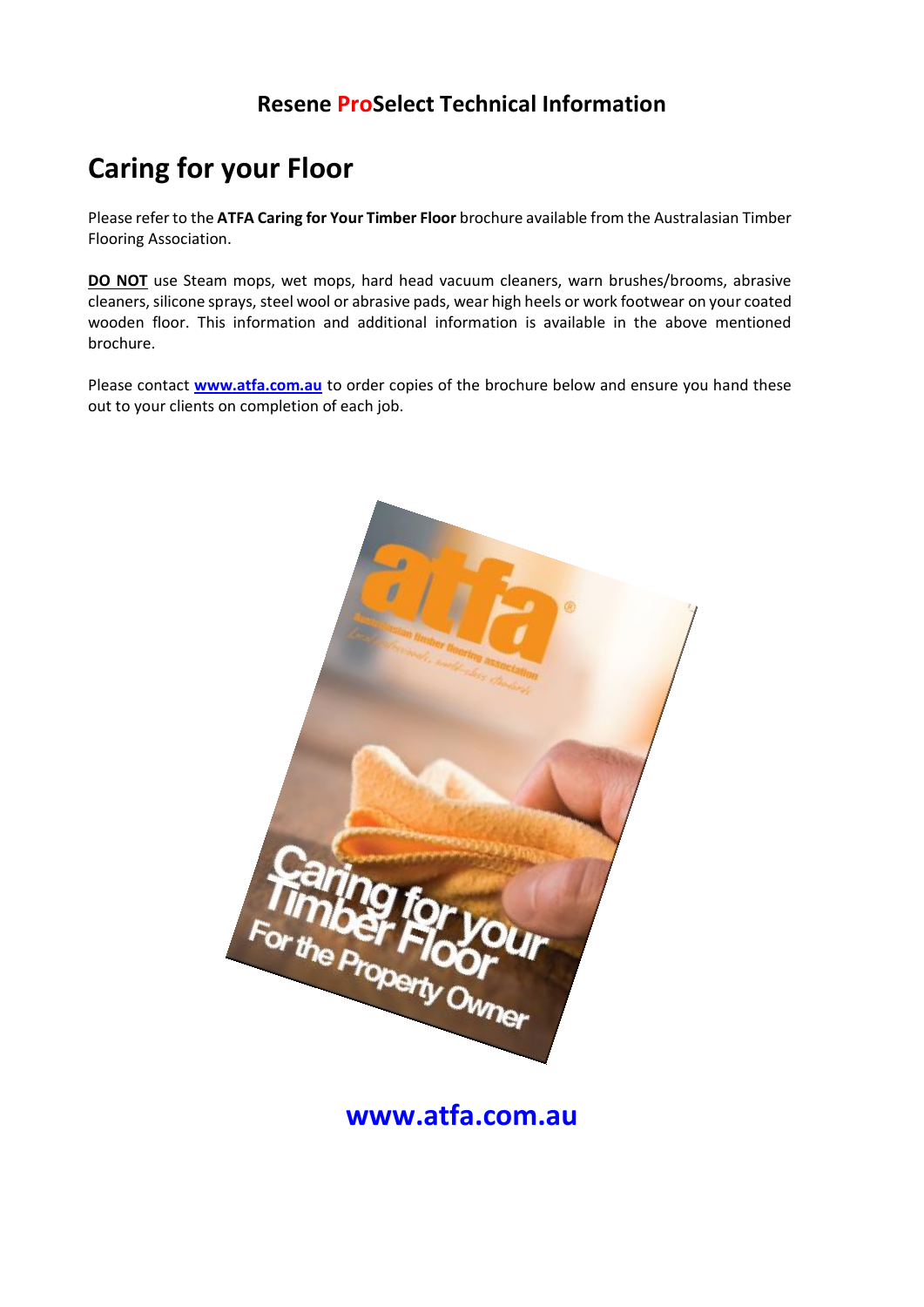## **Resene ProSelect Clean**

Resene ProSelect Clean is a low VOC, environmentally friendly and biodegradable cleaner for use on Resene ProSelect coated floors. Safe to use and leaves a streak free finish. Specifically designed to be used with a micro-fibre spray mop. Available as a ready-to-use cleaner or in a concentrate form requiring dilution.

Pictured is a Browns Take 5 – 400mm Micro-fibre Spray Mop and uses a replaceable micro-fibre pad.



#### **Mixing**

Mix 1 part Resene ProSelect Clean Concentrate to 10 parts water (by volume). For particularly dirty floors mix a stronger solution at 1 part Clean Concentrate to 5 parts water.

#### **Application**

Simply vacuum or dry mop the floor to remove excess dirt, grit and dust.

Using a micro-fibre spray mop, spray/mist a small area of the floor and wipe in the direction of the grain. Allow to dry before walking on the clean surface. DO NOT wet mop the floor. For particularly stubborn dirty marks, spray directly onto the affected area and allow the cleaner to work several minutes before wiping off with a microfibre cleaning pad.